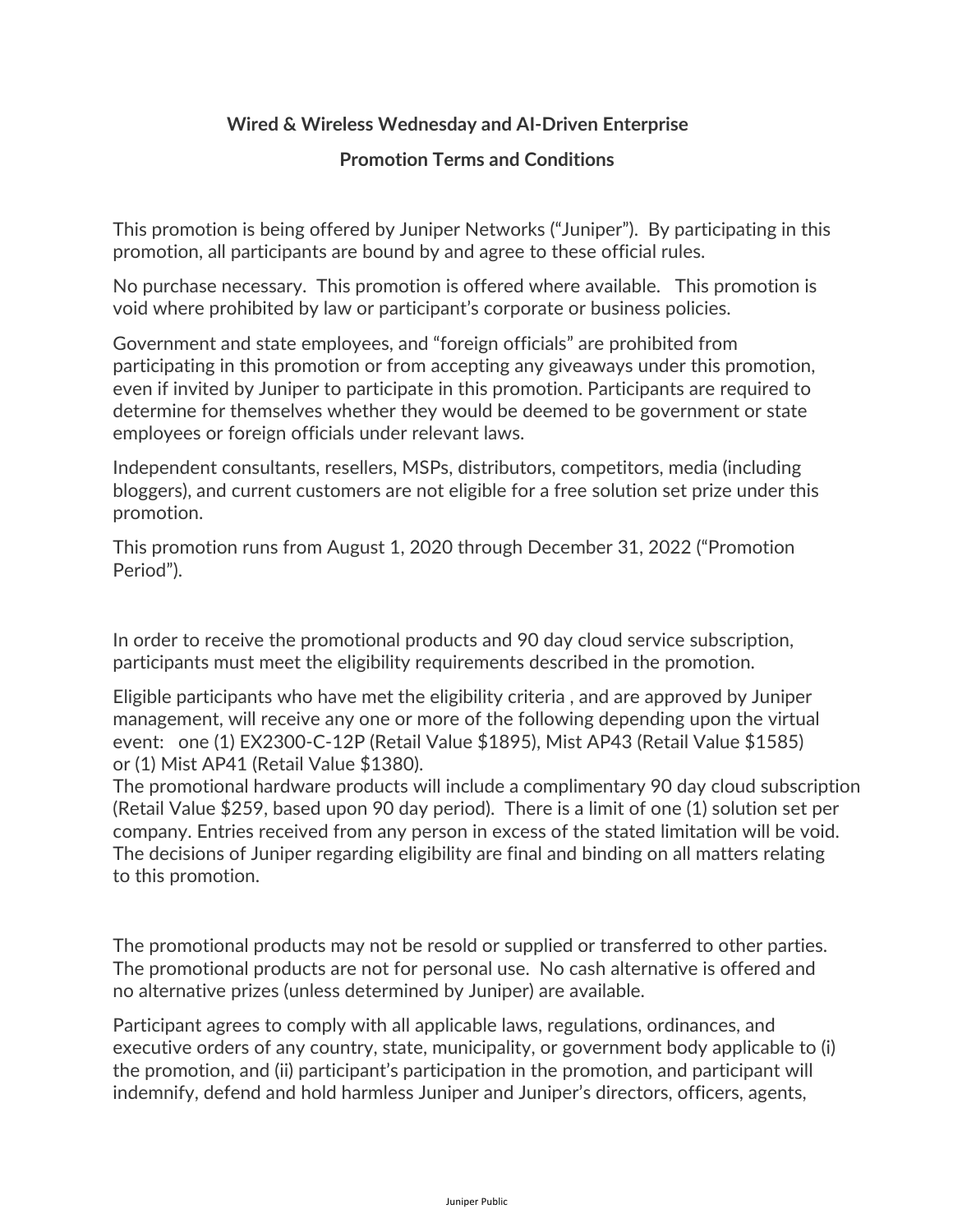employees, vendors, and suppliers from and against any and all claims, demands, claims, demands, actions, litigation, investigations and proceedings arising out of or related to (a) the promotion, including, without limitation, the payment of a prize to participate under the promotion; (b) participant's obligation to pay all taxes associated with any prize awarded to participant under the promotion; (c) participant's participation in the promotion; (d) any claims of employment, retention, hiring and/or any entitlement related thereto (including but not limited to pension, CPF, insurance or other benefits) by participant against Juniper or its agents; or (e) participant's breach of these rules.

Eligible participants will be notified by Juniper or its authorized fulfillment representative though e-mail (or other communication method determined by Juniper) within a reasonable period of time after the end of the Promotion Period identified above.

Eligible recipients may be subject to taxes on the value of the promotional products. Any and all taxes are the recipient's sole and personal responsibility.

Juniper may modify, suspend, cancel, or terminate this promotion at any time.

Nothing in these rules shall in any way be construed to (i) constitute participant as an agent, employee, or representative of Juniper or (ii) create a partnership, joint venture, or employer-employee relationship between participant and Juniper.

This promotion shall be governed by and interpreted in accordance with the laws of the State of California, USA except for its choice of law rules.

Participant agrees to conduct all business in a manner that, at all times (a) does not reflect negatively on Juniper or in any way harm Juniper's reputation; (b) avoids unethical, illegal, misleading, or deceptive practices; (c) does not make or appear to make any warranties, representations or guarantees on behalf of Juniper or related to Juniper products or services; and (d) complies with all applicable laws and regulations.

Personal Data: participant understands and agrees that Juniper may, and participant hereby grants Juniper consent to, use, store, and process participant's name and other personally identifiable information relating to participant, to the extent necessary. Juniper is entitled, but is not obligated, to make information concerning participant's participation in this promotion available to Juniper employees, Juniper Partners, Program contractors, suppliers, subcontractors, and regulators; in writing or electronically. Participant has the responsibility for ensuring that participant's information is accurate and that Juniper is kept aware of participant's current relevant information. For the purposes of this Section (Personal Data), "Agents" shall mean Program contractors, suppliers, and subcontractors. Personal Data will be used in accordance with Juniper's privacy policy: https://www.juniper.net/us/en/privacy-policy/

Juniper will provide access to the cloud service to participants free of charge until the earlier of (a) expiration of free 90 day promotional period, or (b) the start date of any purchased Juniper cloud services ordered by participant. Additional trial terms and conditions may appear on the Juniper cloud service registration web page.